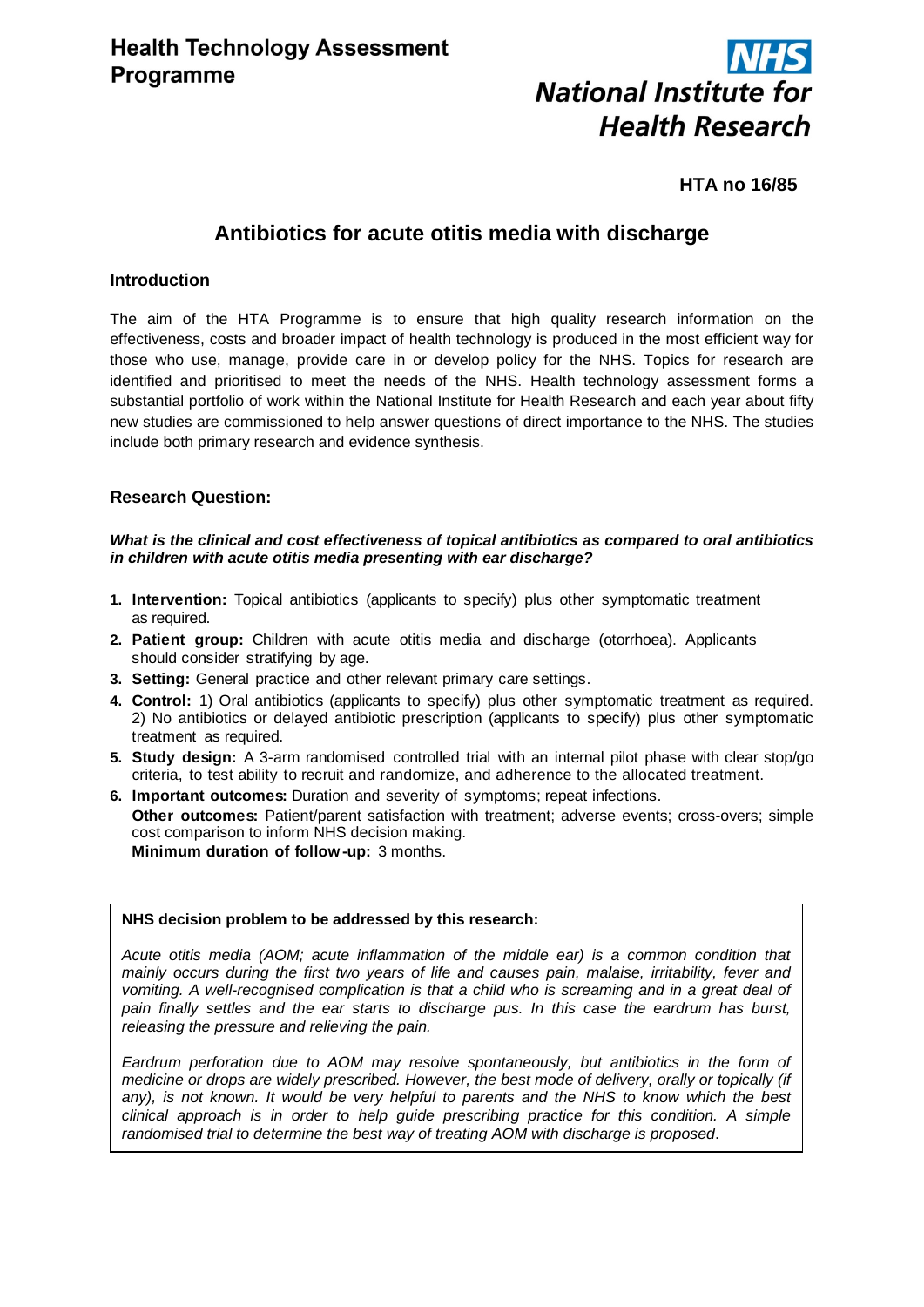# **Notes to Applicants**

The NIHR Health Technology Assessment Programme is funded by the NIHR, with contributions from the CSO in Scotland, NISCHR in Wales, and the Public Health Agency in Northern Ireland.

For many of the research questions posed by the HTA Programme, a randomised controlled trial is the most appropriate method of providing an answer. Suggestions for how a randomised controlled trial could be designed and constructed most efficiently are encouraged. Where the study design has been left open for applicants to specify, please note that the HTA Programme welcomes any study design which is well justified as the most appropriate approach to answer the research question.

Applicants are asked to:

- 1. Follow the Medical Research Council's (MRC) Good Clinical Practice guidelines [\(http://www.mrc.ac.uk/documents/pdf/good-clinical-practice-in-clinical-trials/\)](http://www.mrc.ac.uk/documents/pdf/good-clinical-practice-in-clinical-trials/) when planning how studies, particularly RCTs, will be supervised. Further advice specific to each topic will be given by the HTA Programme at full proposal and contract stages.
- 2. Note that trials involving medicinal products must comply with "The Medicines for Human Use (Clinical Trials) Regulations 2004". In the case of such trials, the DH expects the employing institution of the chief investigator to be nominated as the sponsor. Other institutions may wish to take on this responsibility or agree co-sponsorship with the employing institution. The DH is prepared to accept the nomination of multiple sponsors. Applicants who are asked to submit a full proposal will need to obtain confirmation of a sponsor(s) to complete their application. The DH reserve the right to withdraw from funding the project if they are not satisfied with the arrangements put in place to conduct the trial.

The MHRA [\(info@mhra.gsi.gov.uk,](mailto:info@mhra.gsi.gov.uk) [http://www.mhra.gov.uk\)](http://www.mhra.gov.uk/) can provide guidance as to whether your trial would be covered by the regulations. The NIHR website [\(http://www.ct-toolkit.ac.uk/\)](http://www.ct-toolkit.ac.uk/) also contains the latest information about Clinical Trials regulations and a helpful FAQ page.

In line with the government's transparency agenda, any contract resulting from this tender may be published in its entirety to the general public. Further information on the transparency agenda is at: [http://transparency.number10.gov.uk/#](http://transparency.number10.gov.uk/)

Applicants are recommended to seek advice from suitable methodological support services, at an appropriate stage in the development of their research idea and application. It is advisable to make contact at an early a stage as possible to allow sufficient time for discussion and a considered response.

The NIHR Research Design Service [\(http://www.rds.nihr.ac.uk/\)](http://www.rds.nihr.ac.uk/) can advise on appropriate NIHR Programme choice, and developing and designing high quality research grant applications.

### **Clinical Trials Toolkit**

Researchers designing or undertaking clinical trials are encouraged to consult the Clinical Trials Toolkit [\(www.ct-toolkit.ac.uk\)](http://www.ct-toolkit.ac.uk/home). This NIHR resource is a website designed to help researchers navigate through the complex landscape of setting up and managing clinical trials in line with regulatory requirements. Although primarily aimed at those involved in publicly funded Clinical Trials of Investigational Medicinal Products (CTIMPs), the Toolkit will also benefit researchers and R&D staff working on trials in other areas, who will find useful information and guidance of relevance to the wider trials environment.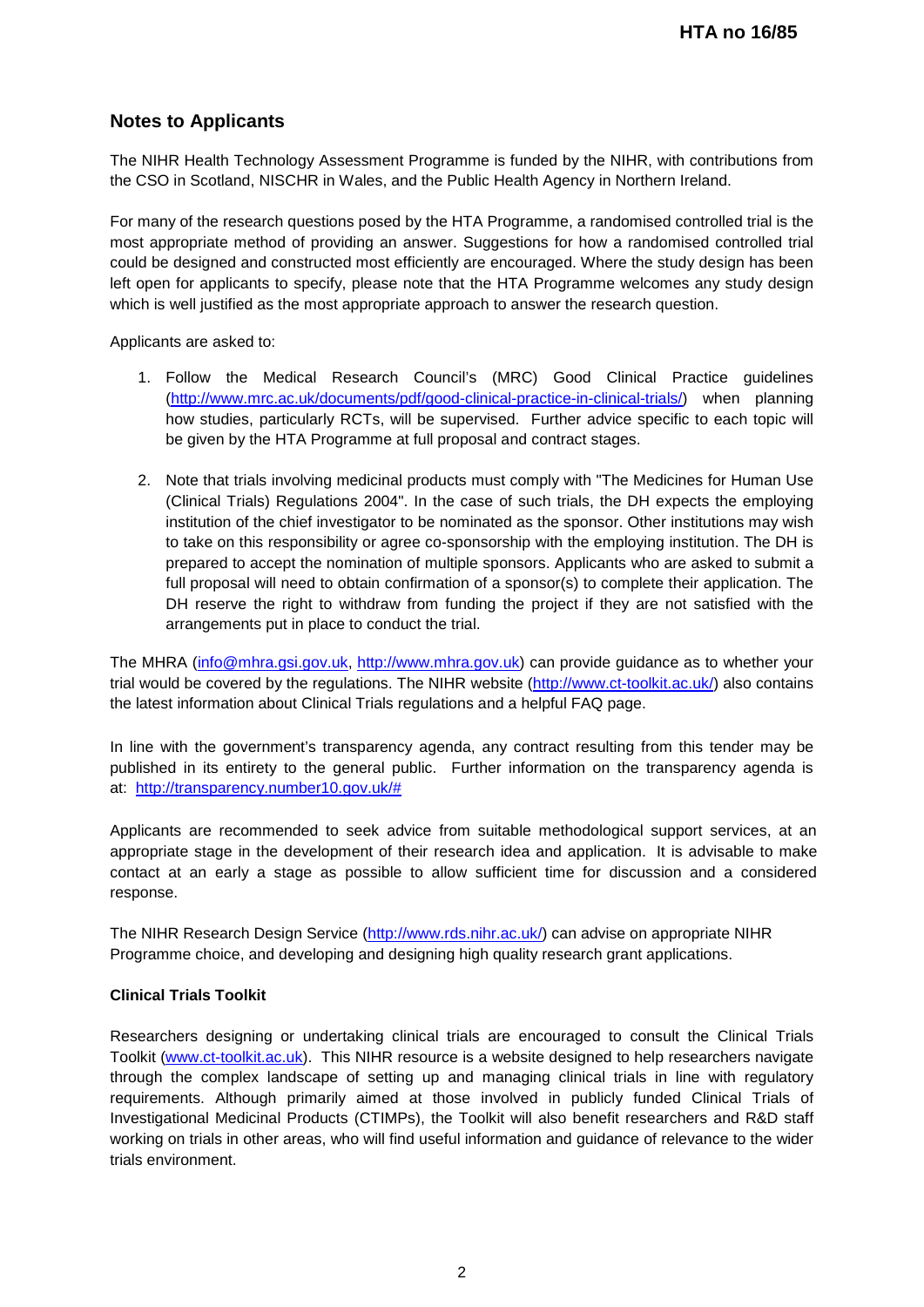# **Research networks**

The HTA Programme expects, where appropriate, that applicants will work with the relevant research network.

# **Making an application**

If you wish to submit an Expression of Interest on this topic, complete the on-line application form at [www.nets.nihr.ac.uk/funding/hta-commissioned](http://www.nets.nihr.ac.uk/funding/hta-commissioned) and submit it on line by 15 September 2016. Applications will be considered by the HTA Commissioning Board at its meeting in November 2016.

IMPORTANT: For Expressions of Interest, if shortlisted, investigators will be given a minimum of **eight weeks to submit a full proposal**. The full proposal will be considered at the Commissioning Board in March 2017.

*Applications received electronically after 1300 hours on the due date will not be considered.*

*Please see GUIDANCE ON APPLICATIONS overleaf.*

*Should you have any queries please contact [htacmsng@soton.ac.uk](mailto:htacmsng@soton.ac.uk)*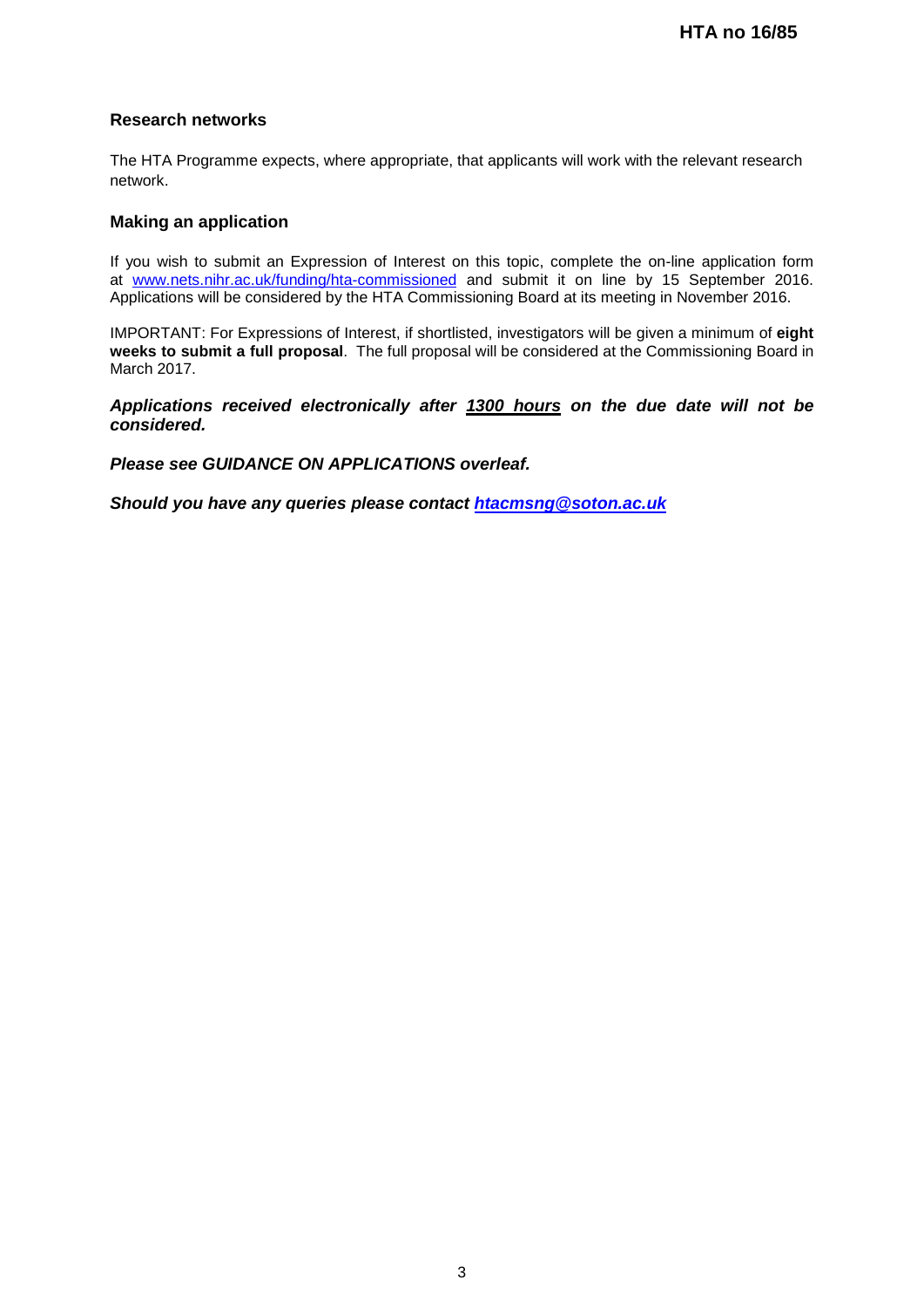# **Guidance on applications**

# **Required expertise**

HTA is a multidisciplinary enterprise. It needs to draw on the expertise and knowledge of clinicians and of those trained in health service research methodologies such as health economics, medical statistics, study design, behavioural science and qualitative approaches. The HTA Programme expects teams proposing randomised controlled trials to include input from an accredited clinical trials unit, or one with equivalent experience. Applicants are also expected to engage a qualified Trial Manager for appropriate projects. A commitment to team working must be shown and applicants may wish to consider a collaborative approach between several institutions.

# **Public involvement in research**

The HTA Programme recognises the benefit of increasing active involvement of members of the public in research and would like to support research projects appropriately. The HTA Programme encourages applicants to consider *how* the scientific quality, feasibility or practicality of their proposal *could* be improved by involving members of the public. Examples of how this has been done for health technology assessment projects can be found at [www.nets.nihr.ac.uk/ppi.](http://www.nets.nihr.ac.uk/ppi) Research teams wishing to involve members of the public should include in their application: the aims of active involvement in this project; a description of the members of the public (to be) involved; a description of the methods of involvement; and an appropriate budget. Applications that involve members of the public will not, for that reason alone, be favoured over proposals that do not but it is hoped that the involvement of members of the public will improve the quality of the application.

# **Outcomes**

Wherever possible, the results of HTA should provide information about the effectiveness and costeffectiveness of care provided in its usual clinical setting and for the diverse subjects who would be eligible for the interventions under study. The endpoints of interest will in most cases include disease specific measures, health related quality of life and costs (directly and indirectly related to patient management). Wherever possible, these measurements should be made by individuals who are unaware of the treatment allocation of the subjects they are assessing. We encourage applicants to involve users of health care in the preparation of their proposal, for instance in selecting patientoriented outcomes. Where established Core Outcomes exist they should be included amongst the list of outcomes unless there is good reason to do otherwise. Please see The COMET Initiative website at [www.comet-initiative.org](http://www.comet-initiative.org/) to identify whether Core Outcomes have been established. A period of follow up should be undertaken which is sufficient to ensure that a wider range of effects are identified other than those which are evident immediately after treatment. Where relevant, researchers should explore the effect of the intervention in relation to health inequalities. These factors should guide applicants in their choice of subjects, settings and measurements made.

### **Longer-term follow up**

Researchers to consider building in provision, if appropriate, for a simple mechanism for long-term follow up using routine data bases/sets; including obtaining consent for this from participants at trial entry.

# **Sample size**

A formal estimate should be made of the number of subjects required to show important differences in the chosen primary outcome measure. Justification of this estimate will be expected in the application.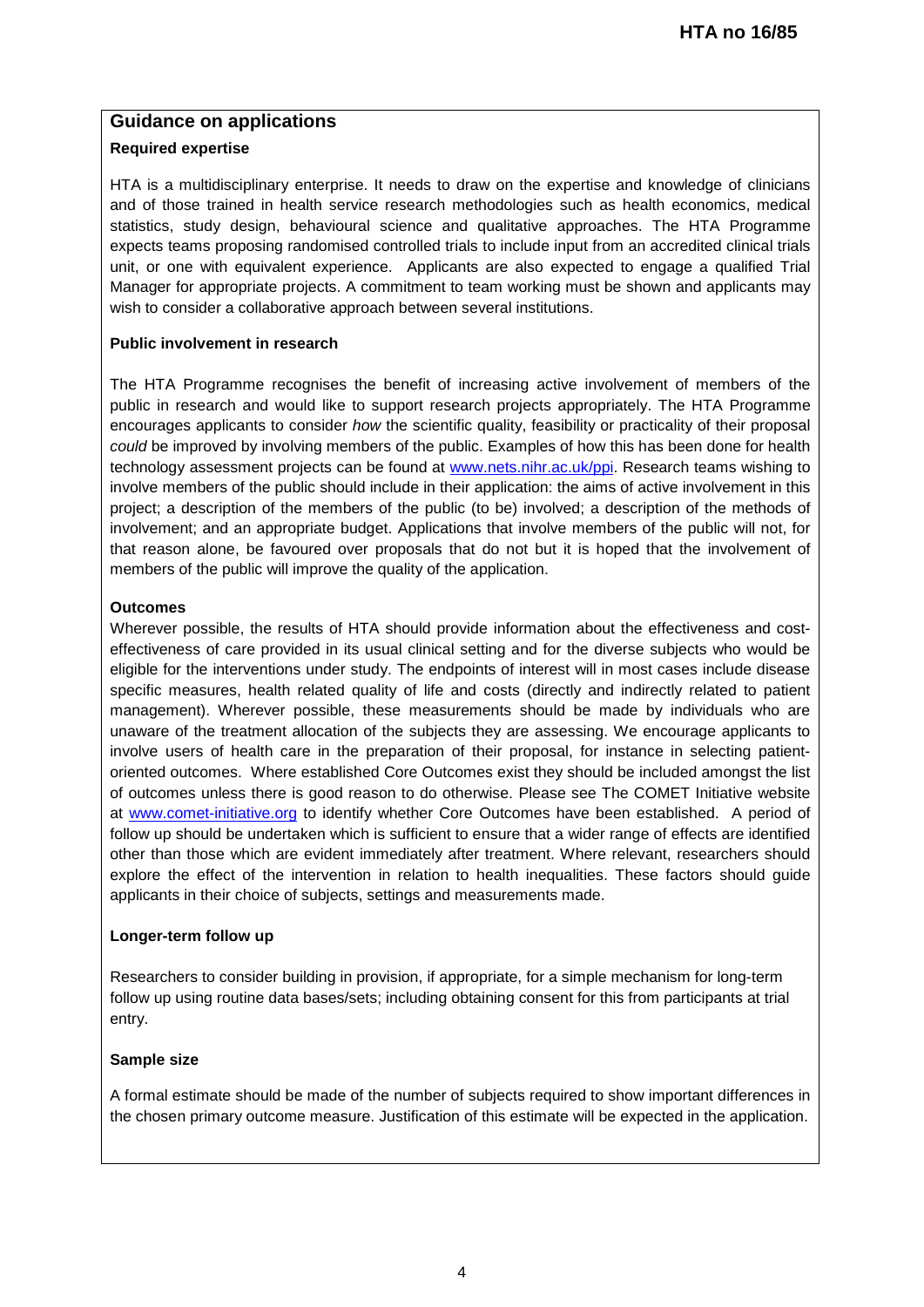# **Communication**

Communication of the results of research to decision makers in the NHS is central to the HTA Programme. Successful applicants will be required to submit a single final report for publication by the HTA Programme. They are also required to seek peer-reviewed publication of their results elsewhere and may also be asked to support NETSCC, HTA in further efforts to ensure that results are readily available to all relevant parties in the NHS. Where findings demonstrate continuing uncertainty, these should be highlighted as areas for further research.

# **Timescale**

There are no fixed limits on the duration of projects or funding and proposals should be tailored to fully address the problem (including long-term follow-up if necessary). Applicants should consider however that there is a pressing need within the NHS for this research, and so the duration of the research needs to be timely.

# **Feasibility and Pilot studies**

We expect that when pilot or feasibility studies are proposed by applicants, or specified in commissioning briefs, a clear route to the substantive study will be described. This applies whether the brief or proposal describes just the preliminary study or both together. Whether preliminary and main studies are funded together or separately may be decided on practical grounds.

Feasibility Studies are pieces of research done before a main study. They are used to estimate important parameters that are needed to design the main study. Feasibility studies for randomised controlled trials may not themselves be randomised. Crucially, feasibility studies do not evaluate the outcome of interest; that is left to the main study. If a feasibility study is a small randomised controlled trial, it need not have a primary outcome and the usual sort of power calculation is not normally undertaken. Instead the sample size should be adequate to estimate the critical parameters (e.g. recruitment rate) to the necessary degree of precision.

Pilot studies are a version of the main study that is run in miniature to test whether the components of the main study can all work together. It is focused on the processes of the main study, for example to ensure recruitment, randomisation, treatment, and follow-up assessments all run smoothly. It will therefore resemble the main study in many respects. In some cases this will be the first phase of the substantive study and data from the pilot phase may contribute to the final analysis; this can be referred to as an internal pilot. Or at the end of the pilot study the data may be analysed and set aside, a so-called external pilot.

For a full definition of the terms 'feasibility study' and 'pilot study' visit the NETSCC website glossary page [www.nets.nihr.ac.uk/glossary](http://www.nets.nihr.ac.uk/glossary)

In preparing for a substantive evaluation attention should be paid to appropriate guidance on how to develop interventions (such as the MRC guidance on developing and evaluating complex interventions and the IDEAL framework: [www.ideal-collaboration.net/framework/\)](http://www.ideal-collaboration.net/framework/).

### **Diagnostics and Imaging**

In evaluating diagnostic and imaging techniques, the emphasis of the HTA Programme is to assess the effect on patient management and outcomes (particularly where changes in management can be shown to have patient benefits). Improvements in diagnostic accuracy, whilst relevant, are not the primary interest of this commissioned research programme. Applicants should justify where they consider improvements in diagnostic accuracy to be relevant to these objectives. Where there is poor